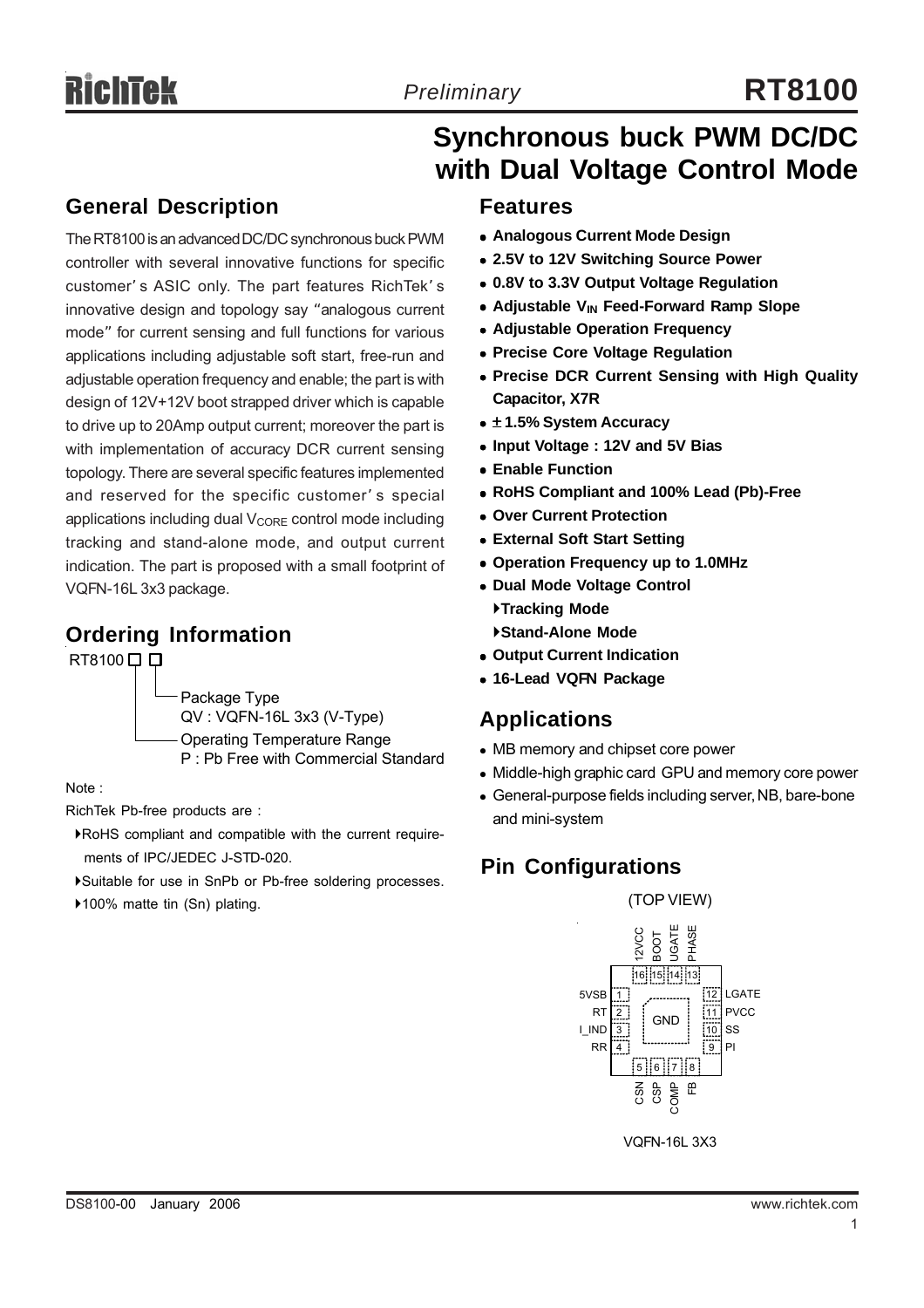## **Typical Application Circuit**



Figure 1. 12V-5V PI Application Circuit



Figure 2. 12V-5V Internal V<sub>REF</sub> Application Circuit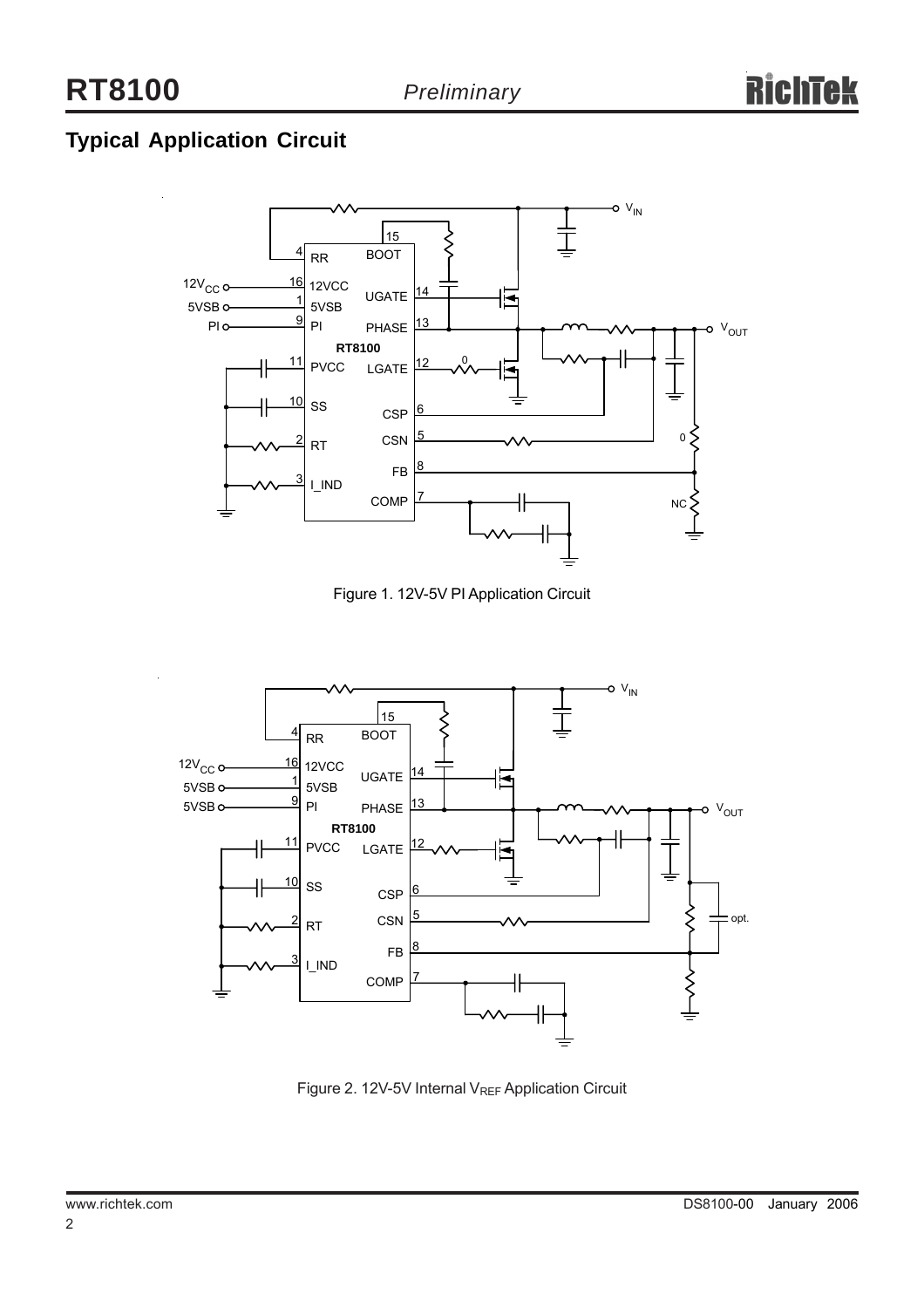

Figure 3. Single 5V PI Application Circuit



Figure 4. Single 5V Internal V<sub>REF</sub> Application Circuit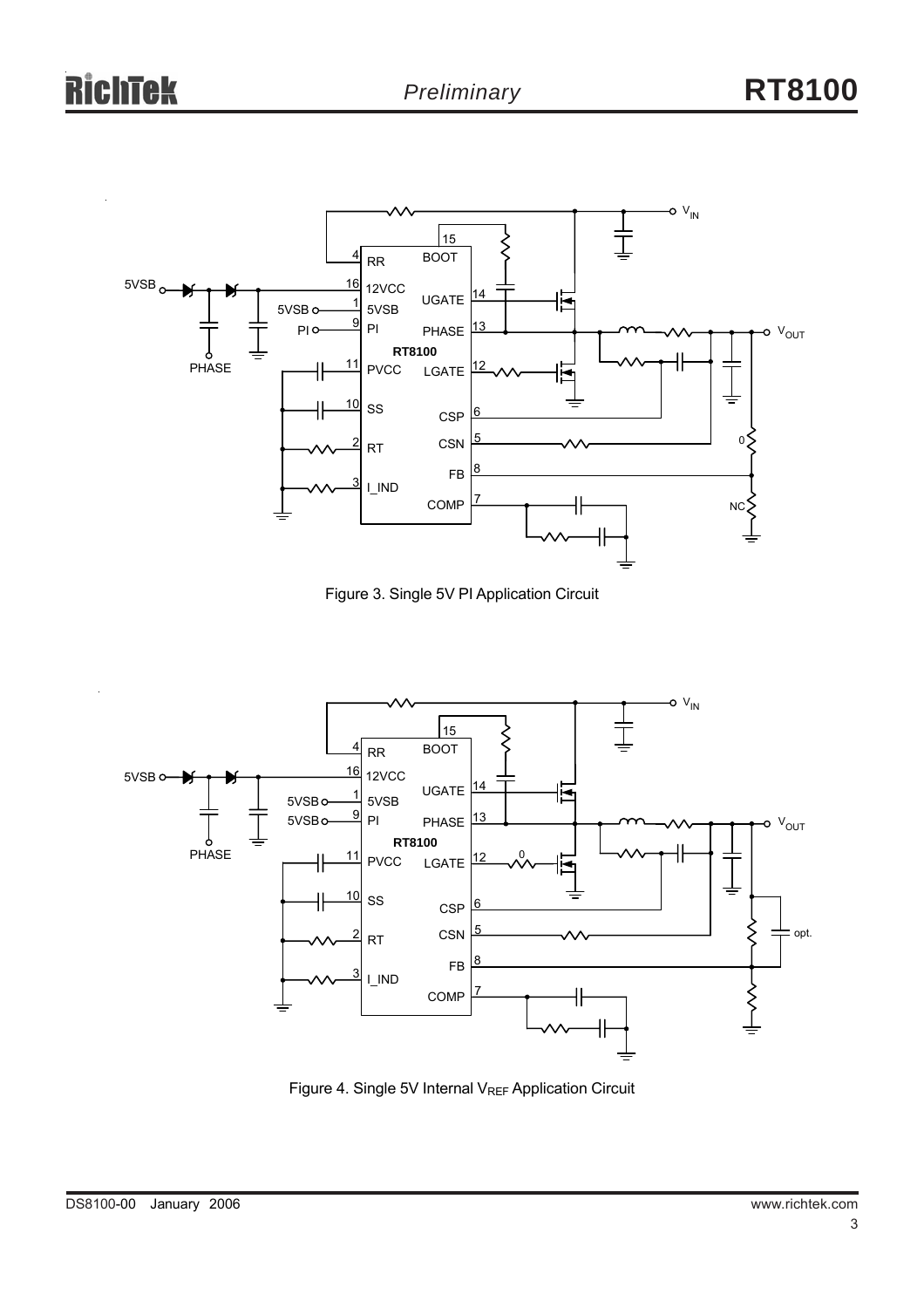### **Functional Pin Description**

### **5VSB(Pin 1), 12VCC (Pin 16)**

The 5VSB pin is the external standby 5V power. The 12VCC pin is the external 12V power.

### **RT (Pin 2)**

Timing Resistor. Connect a resistor from RT to GND to set the clock frequency. The free running frequency is 200kHz.

### **I\_IND (Pin 3)**

Current indicating pin. This pin uses voltage level to indicate the current of inductor. Connect this pin with a resistor to ground to set the voltage.

 $I_{\text{END}} = 4 \times I_X$ 

 $I_X$ : Internal GM sensed current, please refer to the Application Information.

### **RR (Pin 4)**

Ramp resistor. This pin is used to set the ramp voltage. Connecting a resistor from this pin to the converter input power sets the ramping slope of the control loop of the converter. Since it is connected to the converter input power, the ramp slope is input-feed-forwarded. As  $V_{\text{IN}}$  > 1.8V, RR pin is enabled for ramp setting.

### **CSN (Pin 5)**

Current Sense Negative Input. This pin is negative input node of the current sense amplifier used for DCR current sensing. Connect this pin with a resistor to the output node.

### **CSP (Pin 6)**

Current Sense Positive Input. This pin is positive input nodes of the current sense amplifier used for DCR current sensing. Connect this pin to the junction of the filter resistor and capacitor.

### **COMP (Pin 7)**

Compensation Pin. This pin is the output node of the error amplifier.

### **FB (Pin 8)**

Feedback Pin. This pin is negative input pin of the error amplifier.

### **PI (Pin 9)**

External reference voltage pin. This pin sets the voltage of FB pin when close loop.

Stand\_Alone : Pull high to 5VSB

Tracking : Connect to external reference voltage. The PI pin will sink 4mA for 15μs when the OCP function acts.

### **SS (Pin 10)**

Soft-start Pin. This pin provides soft-start function for its controller. The COMP voltage of the converter follows the ramping voltage on the SS pin.

### **PVCC (Pin 11)**

Driver Power.

### **LGATE (Pin 12)**

Lower Gate Drive. This pin drives the gate of the lowside MOSFET.

### **PHASE (Pin 13)**

This pin is return node of the high-side driver. Connect this pin to high-side MOSFET source together with the lowside MOSFET drain and the inductor.

### **UGATE (Pin 14)**

Upper Gate Drive. This pin drives the gate of the highside MOSFET.

### **BOOT (Pin 15)**

Bootstrap Power Pin. This pin powers the high-side MOSFET driver. Connect this pin to the junction of the bootstrap capacitor.

### **Exposed Pad**

Exposed pad should be soldered to PCB board and connected to GND.

4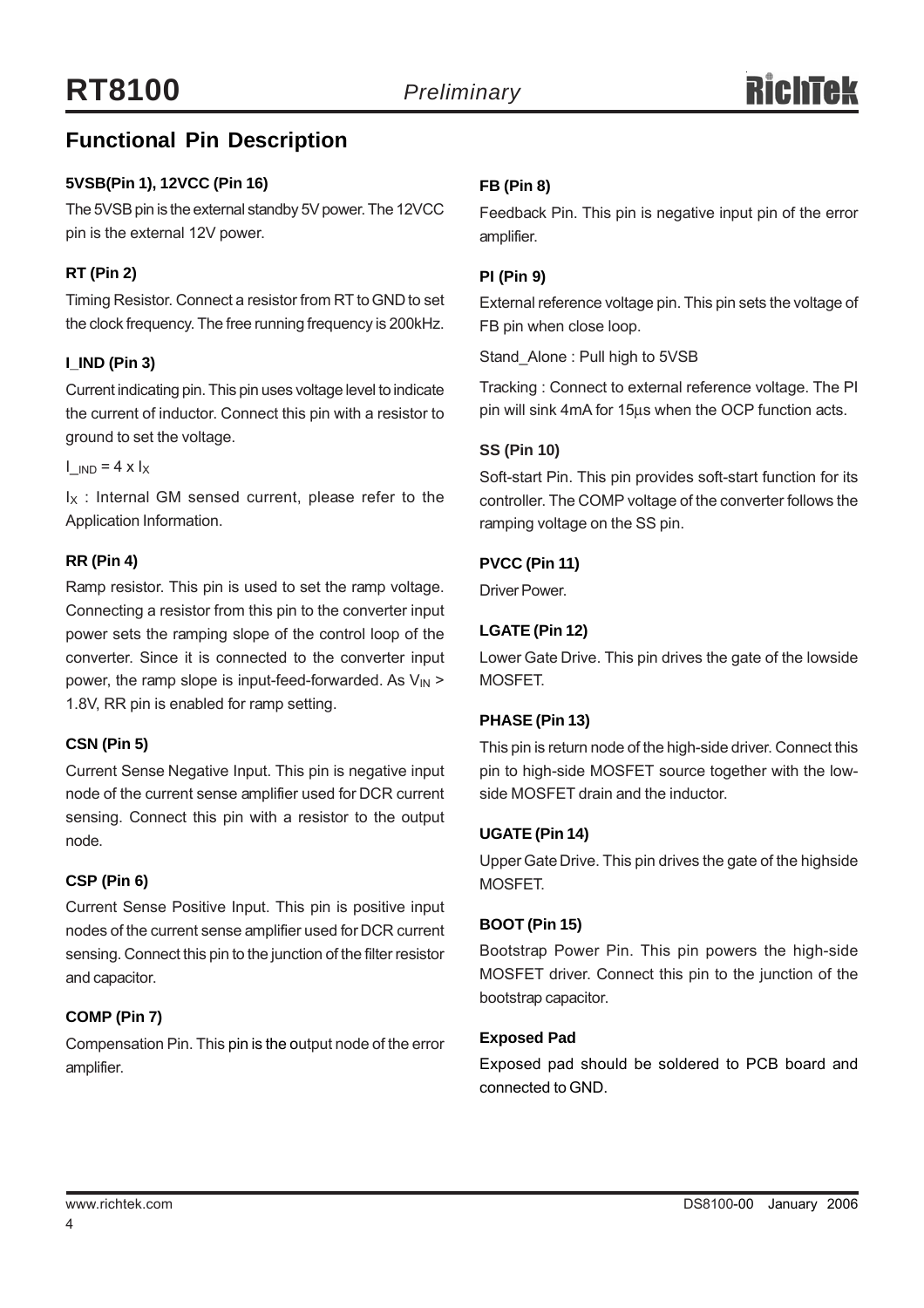### **Function Block Diagram**



### **Operation**

RT8100 is a highly flexible, high performance and high precision synchronous buck controller specifically designed for high-end graphic core power supply as well as DDR applications, with highly reduced external components and costs.

RT8100 uses RichTek proprietary Analogous Current Mode<sup>™</sup> topology which mimics the traditional peak current mode by sensing the valley current of the inductor via DCR sensing techniques and simulating the current ramp with an artificial ramp set externally. The Analogous Current Mode topology benefits all the advantages of peak current mode converter with much higher noise immunity than conventional one. Since the compensation is easier and with less constraint than that in voltage mode, using low ESR output capacitor as MLCC is possible, which therefore dramatically reduce the board size as well as the cost and has better transient response due to higher control bandwidth. RT8100 also adopts  $V_{\text{IN}}$  feedfoward for ramp setting, which decreases the complexity for compensation by keeping the modulator gain constant along line variations.

The wide input voltage range of the converter ranges from 3.3V to 12V. The output voltage can be set from 0.8V to 3.3V with external resistor divider.

The power sequence of RT8100 includes :

- 1 : POR function
- $2:V_{\text{IN}}$  power supply detection
- 3 : PI pin setting to enable the whole chip.

The external elements selection of RT8100 includes :

- 1 : RT pin resister to GND to set the operation frequency of the chip.
- 2 : CSN pin resister to set the current gain(ratio of inductance current  $I_L$  and sensed current  $Ix$ ).
- 3 : RR pin resister to  $V_{IN}$  to set the slope of the  $V_{IN}$  feed forward ramp and the effective slope compensation of current mode.
- 4 : Use R<sub>CSN</sub> resister to set the over current level.
- 5 : Capacitor at SS pin to set the soft-start time.
- 6 : Type two compensation at COMP pin.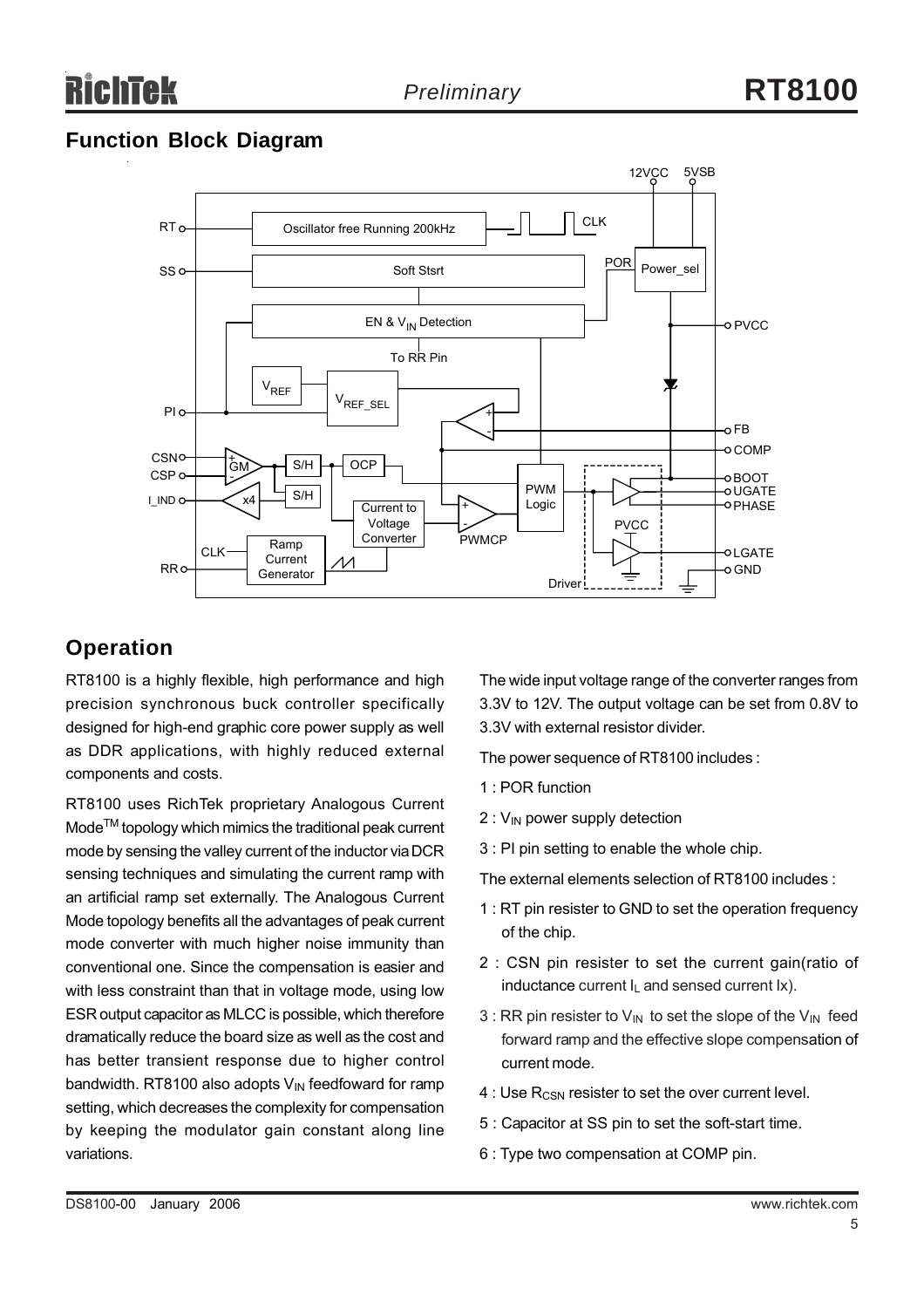### **Power on reset**

The POR circuitry monitors the supply voltage of the chip. When the chip power supply exceeds 4.2V, the chip releases the reset state and works according to the settings. Once the supply voltage is lower than 4.0V, POR circuitry resets the chip.

### **V<sub>IN</sub>** detection

The  $V_{IN}$  detection circuitry monitors the switching power source when power up. As  $V_{\text{IN}}$  > 1.8V, RR pin is enabled for ramp setting and the chip is in ramp setting mode. The voltage at RR pin will be about 0.5V. Otherwise, the chip will be in  $V_{IN}$  detection mode and RR pin is disabled for ramp setting until  $V_{IN}$  > 1.8V. In  $V_{IN}$  detection mode, the UGATE and LGATE will be off and SS will be pulled low by a constant current of 10uA. The chip will enter the ramp setting mode and SS will re-softstart when  $V_{IN}$  > 1.8V.

### **Enable**

After POR reset, the chip monitors the voltage of PI pin. When PI is higher than 0.3V, the chip is enabled. The chip is disabled when  $V_{PI}$  is lower than 0.3V. With a precise threshold voltage, the PI pin can be used for power sequence.

### **Soft-start**

A constant current of 10uA starts to charge the capacitor connected to SS pin right after the chip has been powered up and enabled. The ramp voltage on SS pin is also used to clamp the comp voltage during soft-start, which automatically constraints the output current due to the nature of current mode topology. This brings up smaller inrush current and smooth output voltage ramp. The SS pins are also used as the timer during OCP hiccup.

### **Frequency setting**

The converter switching frequency is programmed by connecting a resistor from the RT pin to GND. The frequency vs.  $R_{RT}$  plot is shown in "Typical Operating Characteristics".

### **Output voltage setting and control**

Control loops consist of an error amplifier, a pulse width modulator, current feed back components, a gate driver and power components. The internal high accuracy bias provides the reference voltage of 0.8V at the non-inverting input of both error amplifiers. The output voltage is programmed by using a voltage divider at output and feeding the voltage division back to corresponding error amplifiers. As conventional current mode PWM controller, the output voltage is locked at the  $V_{REF}$  of error amplifier and the error signal is used as the control signal of pulse width modulator. The PWM signals are generated by comparison of EA output and current ramp waves. Power stage transforms  $V_{IN}$  to output by PWM signal on-time ratio.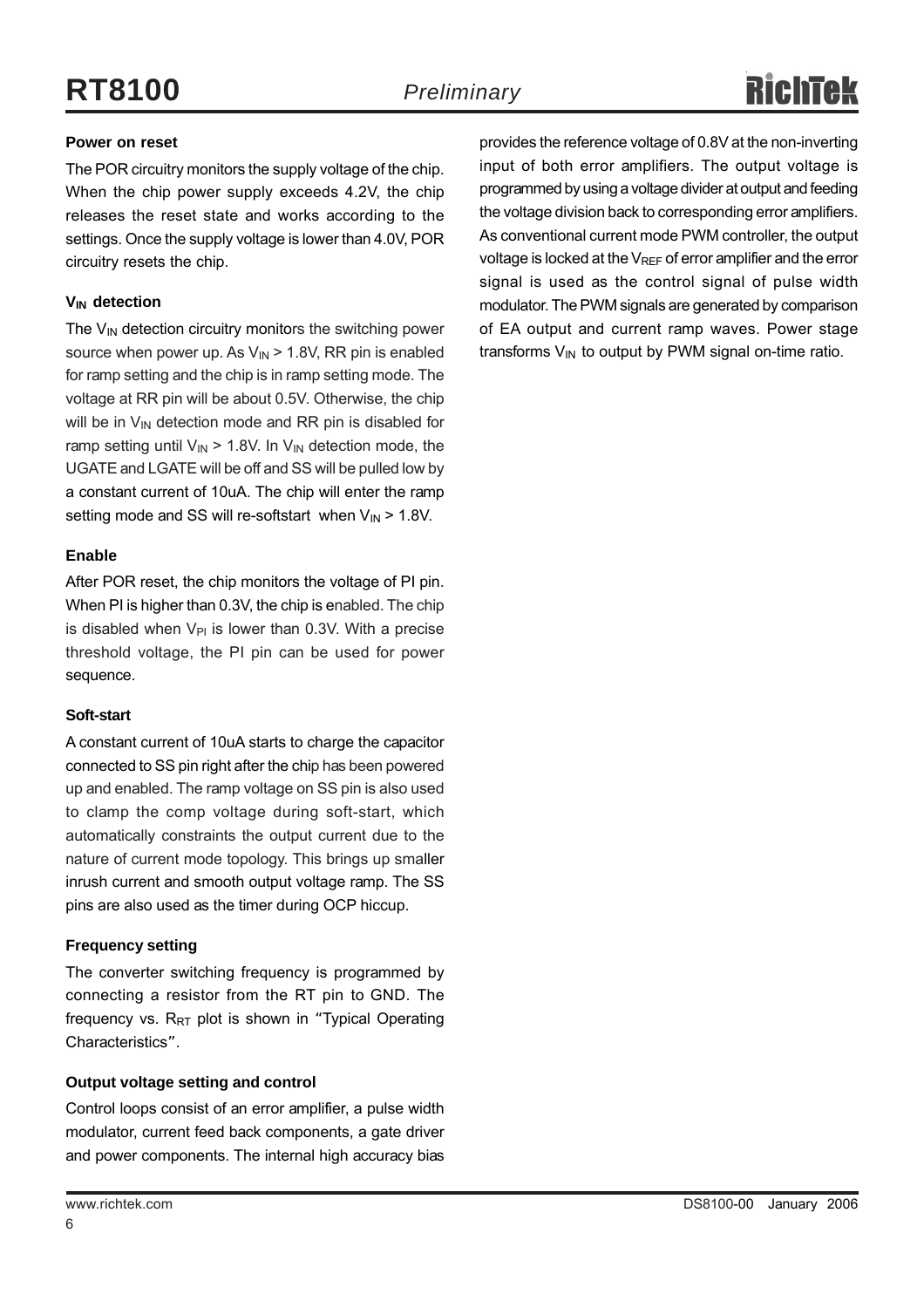### **Absolute Maximum Ratings** (Note 1)

| • PHASE to GND                                 |  |  |  |  |  |  |
|------------------------------------------------|--|--|--|--|--|--|
|                                                |  |  |  |  |  |  |
|                                                |  |  |  |  |  |  |
|                                                |  |  |  |  |  |  |
| • BOOT to GND                                  |  |  |  |  |  |  |
|                                                |  |  |  |  |  |  |
|                                                |  |  |  |  |  |  |
|                                                |  |  |  |  |  |  |
|                                                |  |  |  |  |  |  |
|                                                |  |  |  |  |  |  |
| • Power Dissipation, $P_D @ T_A = 25^{\circ}C$ |  |  |  |  |  |  |
|                                                |  |  |  |  |  |  |
| • Package Thermal Resistance (Note 4)          |  |  |  |  |  |  |
|                                                |  |  |  |  |  |  |
|                                                |  |  |  |  |  |  |
|                                                |  |  |  |  |  |  |
|                                                |  |  |  |  |  |  |
| • ESD Susceptibility (Note 2)                  |  |  |  |  |  |  |
|                                                |  |  |  |  |  |  |
|                                                |  |  |  |  |  |  |
|                                                |  |  |  |  |  |  |

### **Recommended Operating Conditions** (Note 3)

### **Electrical Characteristics**

( $V_{IN}$  = 12V,  $T_A$  = 25°C unless otherwise specified)

| <b>Parameter</b>                                                                          |                   | Symbol               | <b>Test Conditions</b> | Min | <b>Typ</b> | <b>Max</b> | <b>Units</b> |  |
|-------------------------------------------------------------------------------------------|-------------------|----------------------|------------------------|-----|------------|------------|--------------|--|
| <b>Supply Input</b>                                                                       |                   |                      |                        |     |            |            |              |  |
| Power Supply Voltage                                                                      |                   | 12V <sub>CC</sub>    |                        | 4.5 | 12         | 15         | $\vee$       |  |
|                                                                                           |                   | $5V_{SB}$            |                        | --  | 5          | --         |              |  |
| Power On Reset                                                                            |                   | V <sub>5VSBRTH</sub> |                        | 3.8 | 4.2        | 4.4        | V            |  |
| Power On Reset Hysteresis                                                                 |                   | V <sub>5VSBHYS</sub> |                        | --  | 0.3        | $-$        | V            |  |
|                                                                                           | <b>ON</b>         | <b>VEN</b>           |                        | --  | 0.3        | $-$        | V            |  |
| PI Threshold                                                                              | <b>Hysteresis</b> | <b>VEN</b>           |                        | --  | 50         | $- -$      | mV           |  |
| Power Supply Current<br>$5V_{SB} = 5V$ , $12V_{CC} = 12V$ , $V_{IN} = 0V$<br><b>I</b> vcc |                   | $\qquad \qquad -$    | 10                     | --  | mA         |            |              |  |
| <b>Soft Start</b>                                                                         |                   |                      |                        |     |            |            |              |  |
| <b>Soft Start Current</b>                                                                 |                   | lss                  |                        | 8   | 10         | 15         | μA           |  |

*To be continued*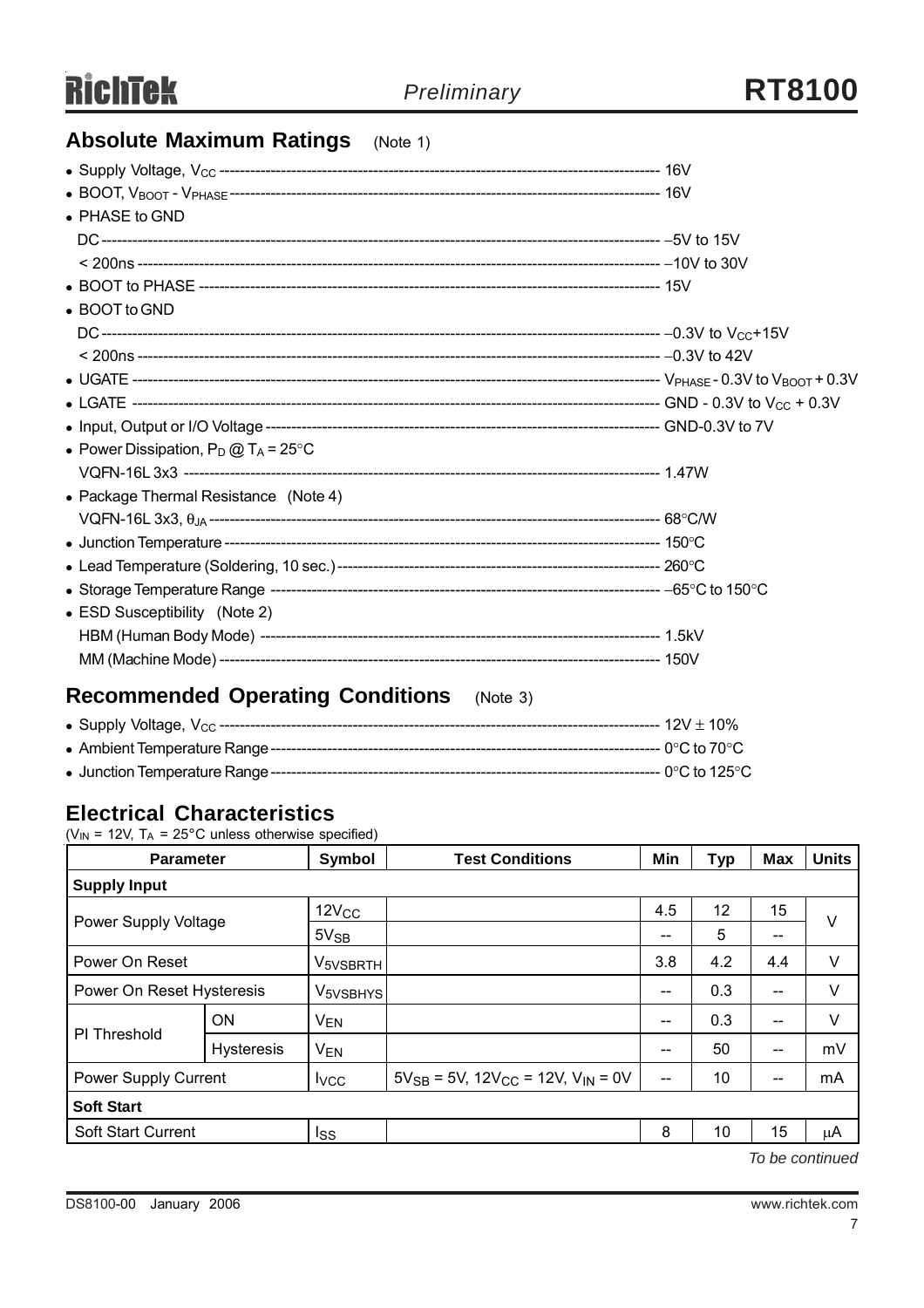**RT8100** *Preliminary*

| <b>Parameter</b>                  | Symbol                    | <b>Test Conditions</b>                        | Min   | <b>Typ</b>     | <b>Max</b>               | <b>Units</b> |  |  |
|-----------------------------------|---------------------------|-----------------------------------------------|-------|----------------|--------------------------|--------------|--|--|
| <b>Oscillator</b>                 |                           |                                               |       |                |                          |              |  |  |
| <b>Free Running Frequency</b>     | $f_{\rm OSC}$             |                                               | 170   | 200            | 230                      | <b>kHz</b>   |  |  |
| <b>Frequency Variation</b>        |                           |                                               | $-15$ | $\overline{a}$ | 15                       | $\%$         |  |  |
| <b>Frequency Range</b>            |                           |                                               | 50    | 200            | 1000                     | kHz          |  |  |
| Maximum Duty Cycle                |                           |                                               | 70    | 75             | 80                       | $\%$         |  |  |
| Up-Ramp Setting Pin               | <b>V<sub>RR</sub></b>     | $R_{RR}$ = 120k $\Omega$                      | 0.3   | 0.5            | 0.7                      | V            |  |  |
| <b>Reference Voltage</b>          |                           |                                               |       |                |                          |              |  |  |
| Feedback Voltage                  | V <sub>FB</sub>           | $V_{FB} = 0.8V$                               | --    | 1.5            | $-$                      | $\%$         |  |  |
| <b>Error Amplifier</b>            |                           |                                               |       |                |                          |              |  |  |
| DC Gain                           |                           |                                               | 60    | 70             | $\overline{\phantom{a}}$ | dB           |  |  |
| Gain-Bandwidth Product            | <b>GBW</b>                | $CLOAD = 5pF$                                 | 6     | 10             | $-$                      | <b>MHz</b>   |  |  |
| Trans-conductance                 | <b>GM</b>                 | $R_{LOAD} = 20k\Omega$                        | 600   | 660            | $\overline{a}$           | μA/V         |  |  |
| MAX Current (Source & Sink)       | <b>I</b> OUT              | $V_{\text{OUT}}$ = 0.5 x $V_{5VSB}$           | 300   | 360            | $-$                      | μA           |  |  |
| <b>Current Sense GM Amplifier</b> |                           |                                               |       |                |                          |              |  |  |
| Input Offset Voltage              | <b>V</b> <sub>VOSGM</sub> | $R_{\text{SENSE}} = 2k\Omega$                 | $-5$  | --             | 5                        | mV           |  |  |
| <b>I</b> OMAX                     | <b>IOMAXGM</b>            | $R_{\text{SENSE}} = 2k\Omega$                 | 90    | $-$            | $-$                      | μA           |  |  |
| <b>Gate Driver</b>                |                           |                                               |       |                |                          |              |  |  |
| <b>Upper Drive Source</b>         | <b>IUGATE</b>             | $BOOT - PHASE = 12V$<br>$BOOT - VUGATE = 1V$  | 0.15  | 0.35           | $\sim$                   | A            |  |  |
| <b>Upper Drive Sink</b>           | RUGATE                    | $V_{UGATE} = 1V$                              | $-$   | 3.5            | $\overline{7}$           | Ω            |  |  |
| Lower Drive Source                | <b>ILGATE</b>             | $PV_{CC}$ = 12V, $PV_{CC}$ – $V_{LGATE}$ = 1V | 0.5   | 0.35           |                          | A            |  |  |
| Lower Drive Sink                  | RLGATE                    | $V_{LGATE} = 1V$                              |       | $\overline{2}$ | 4                        | Ω            |  |  |
| <b>Protection</b>                 |                           |                                               |       |                |                          |              |  |  |
| <b>Over Current</b>               | loc                       |                                               |       | 80             |                          | μA           |  |  |

**Note 1.** Stresses listed as the above "Absolute Maximum Ratings" may cause permanent damage to the device. These are for stress ratings. Functional operation of the device at these or any other conditions beyond those indicated in the operational sections of the specifications is not implied. Exposure to absolute maximum rating conditions for extended periods may remain possibility to affect device reliability.

- **Note 2.** Devices are ESD sensitive. Handling precaution recommended.
- **Note 3.** The device is not guaranteed to function outside its operating conditions.
- **Note 4.**  $\theta_{JA}$  is measured in the natural convection at  $T_A = 25^{\circ}$ C on a low effective thermal conductivity test board of JEDEC 51-3 thermal measurement standard.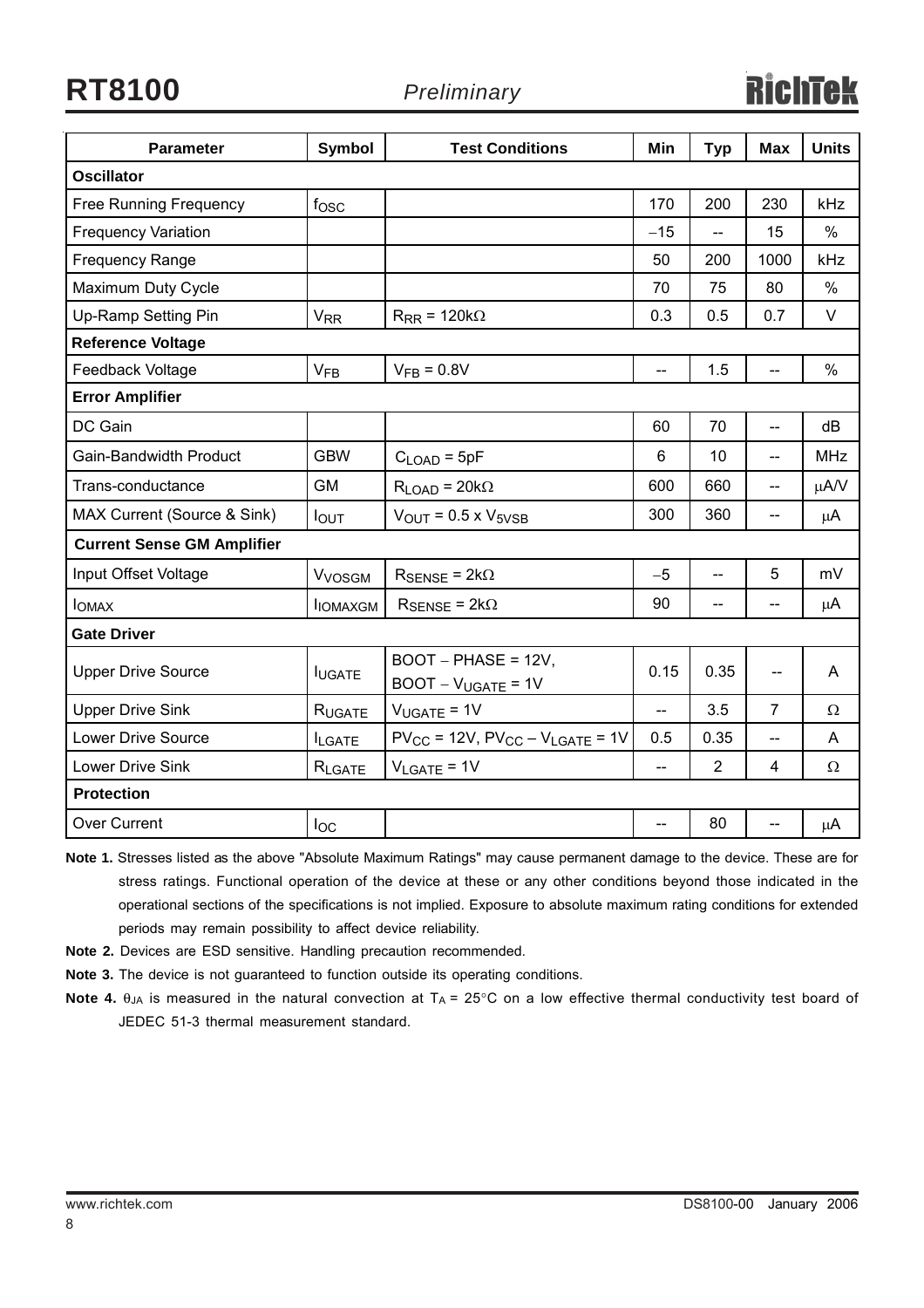# *Preliminary* **RT8100**

### **Typical Operating Characteristics**

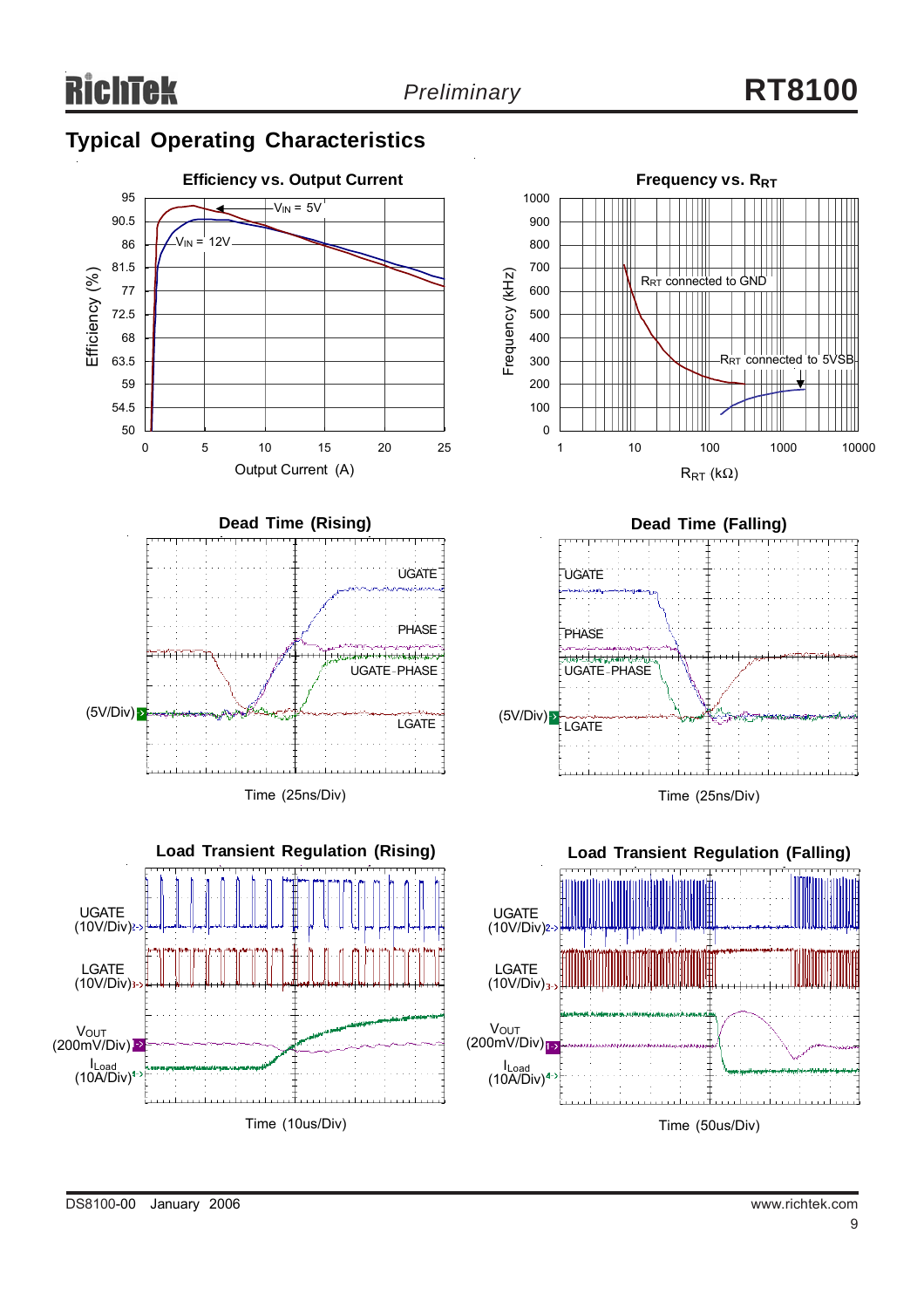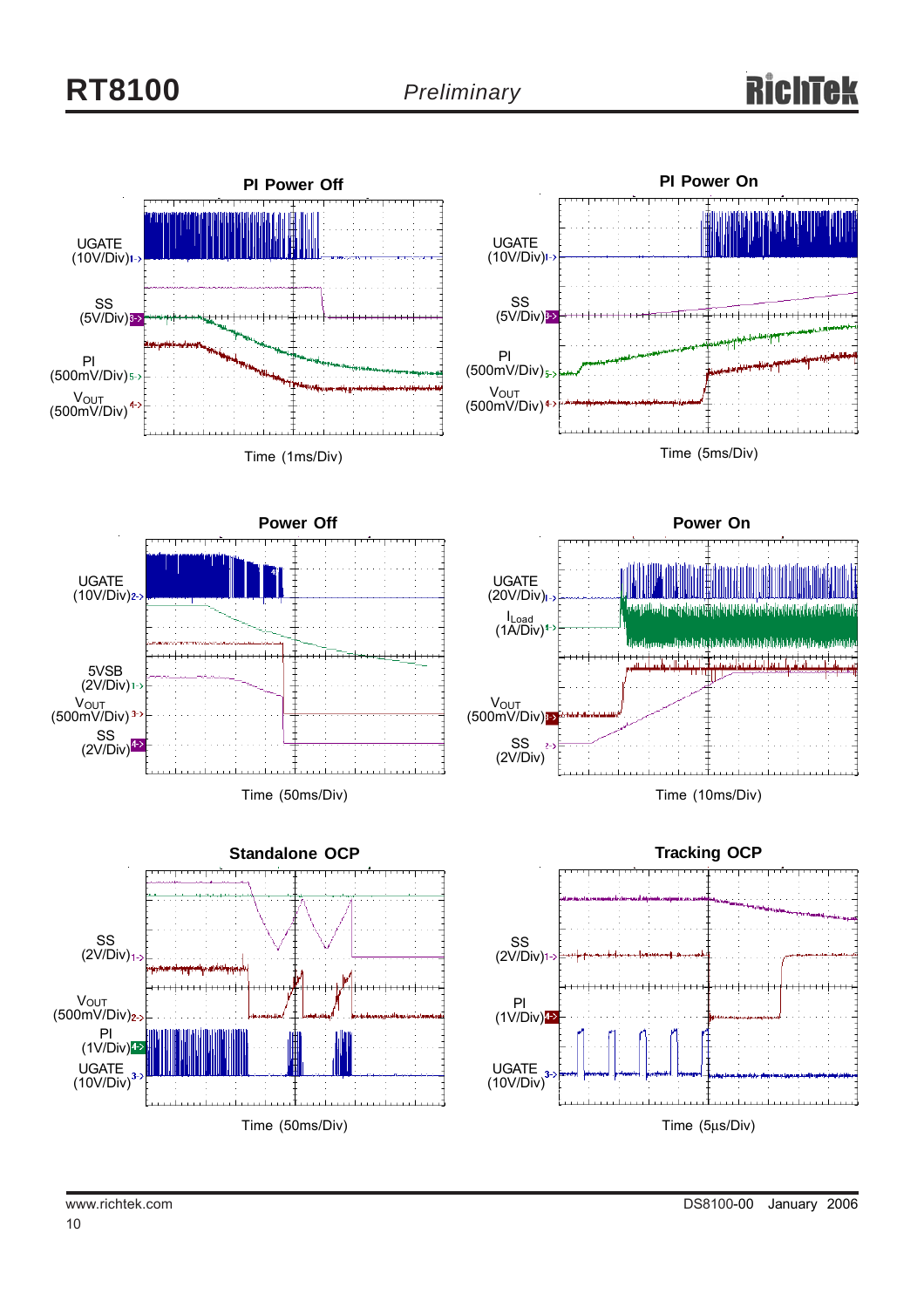# **RichTek**

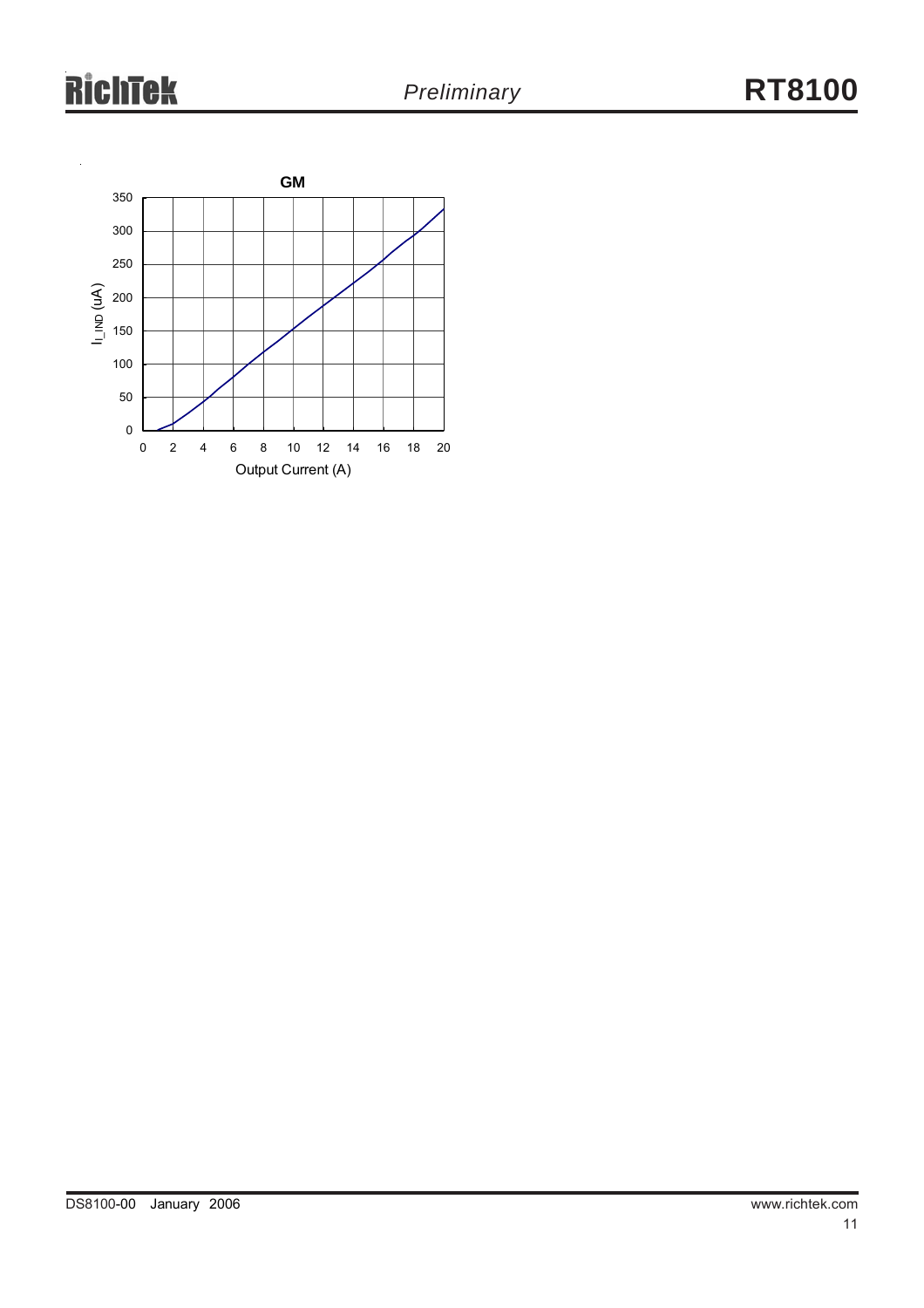### **Application Information**

### **Current Sense, Ramp Setting**

RT8100 senses the inductor current through inductor DCR and feeds the current signal back to the control loop. The current sensing circuitry, as in Figure 5 consists of an RC filter, a current sensing GM together with two external resistors. The current flowing the inductor as well as the DCR causes a ripple voltage proportional to inductor ripple current across the equivalent inductor DCR as in Figure 5, The ripple voltage can be obtained using an RC filter in parallel with the inductor, if the component values satisfy the following relationships.





$$
\frac{L}{DCR} = R \times C
$$

The current sense GM converts the voltage drop on the capacitor in the DCR sensing network together with the resistor  $R_{CSN}$  connected from the  $V_{OUT}$  to the CSN pin. R<sub>CSN</sub> defines the trans-conductance of the GM stage. An extra external resistor connected from R<sub>CSN</sub> to GND is recommended to offer the capability of sensing negative inductor current in applications where negative currents are possible at light load conditions. The sensed current Ix is :

$$
I_X = \frac{I_L \times DCR}{R_{CSN}} + \frac{V_{OUT}}{R_{DC}}
$$
, at steady state.  

$$
I_X = \frac{I_L \times DCR}{R_{CSN}}
$$
, provided R<sub>DC</sub> is left opened.

The valley of the sensed current Ix is sampled and held and converted to a DC voltage as a baseline of the current feedback ramp.

The external resistor RR is used to sets the internal ramp voltage proportional to current. The simulated ramp voltage is also used to implement the slope compensation set together using a single resistor RR. The relationships between RR and the internal voltage ramp is :

$$
(\frac{V_{IN} - V_{OUT}}{L} + k \frac{V_{OUT}}{L})\frac{DCR}{R_{CSN}}15k
$$
  
= 
$$
\frac{V_{IN} - V_{RR}}{RR} \div 64p
$$
  
RR = 
$$
(V_{IN} - V_{RR}) \times \frac{R_{CSN}}{64p}
$$
  

$$
\div (\frac{V_{IN} - V_{OUT}}{L} + k \frac{V_{OUT}}{L}) \div \frac{DCR}{15k}
$$

**Where** 

 $V_{RR}$ : the voltage at RR pin to 0.5V

RR : the resistance at RR pin

k : the slope compensation coefficient, which is the ratio of the desired compensation slope to the down ramp slope.

The ramp voltage is summed up with the sensed baseline voltage to form a complete current feedback signal. The simulated ramp signal is fed to the comparator of the PWM modulator, comparing with error amplifier output to generate PWM pulses.

### **Gate Control**

- a. Before SS signal reach the bottom of the ramp voltage, UGATE and LGATE will be off.
- b. If PI pin is pulled low UGATE and LGATE will be off.
- c. When OC function occurs a constant current of 10μA starts to discharge the capacitor connected to SS pin right away. When OC occurs, UGATE and LGATE will be off. When the voltage at the capacitor connected to SS pin pass about 0.4V, a constant current of 10μA starts to charge the capacitor. The PWM signal is enable to pass to UGATE and LGATE.
- d. When fault conditions occur or SS < 0.4V, the current sense function will be disable.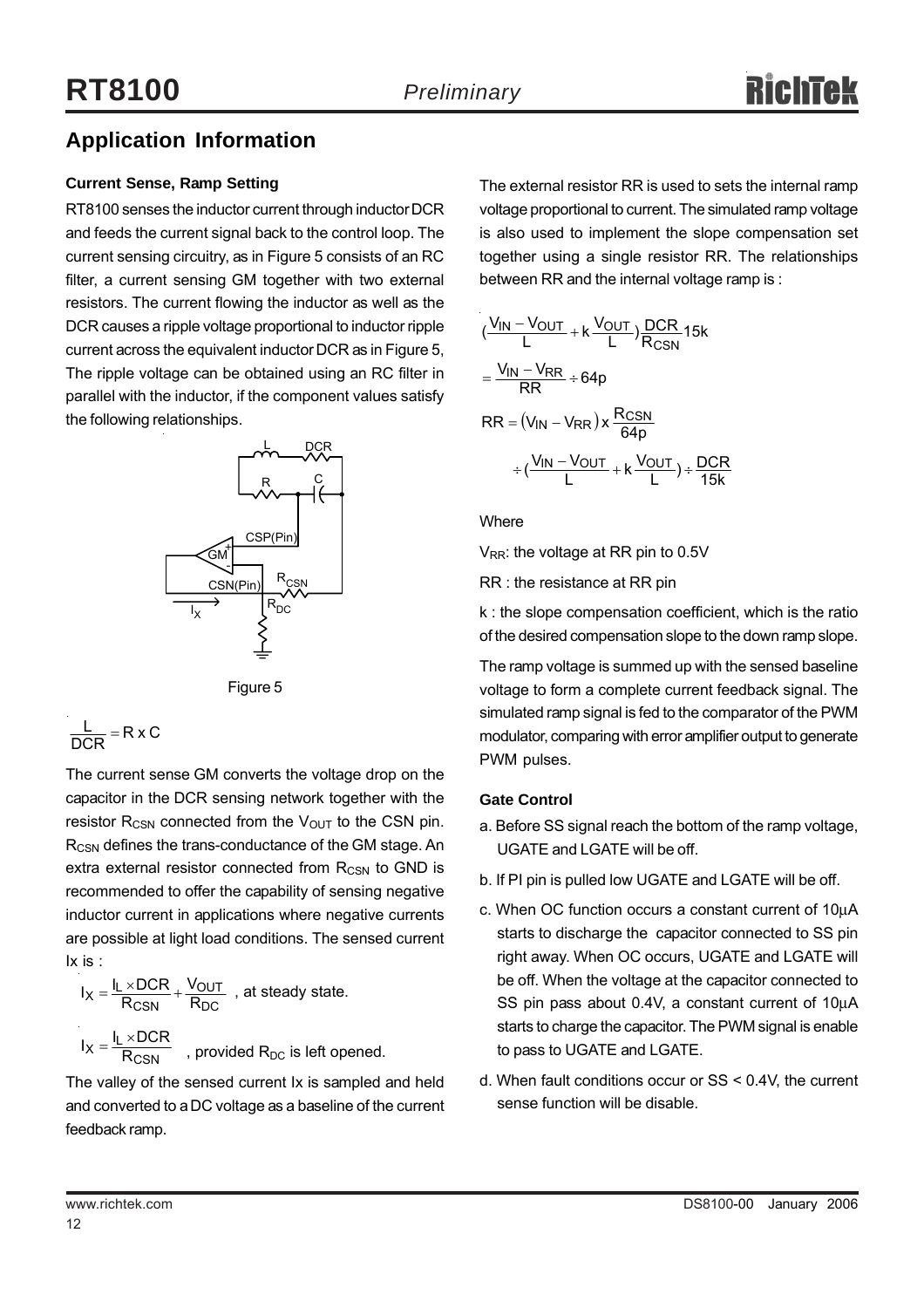### **Feedback Loop Compensation**

First, the ramp signal applied to the PWM comparator is proportional to the input voltage provided via the RR pin. This keeps the modulator gain constant when the input voltage varies. Second, the inductance valley current proportional signal is derived from the voltage drop across the ESR of the inductance is added to the ramp signal. This effectively creates an internal current control loop. The resistor connected to the CSN pin sets the gain in the current feedback loop. The following expression estimates the required value of the current sense resistor depending on the maximum load current and the value of the inductance DCR.

$$
R_{CSN} = I_{MAX} \times \frac{DCR}{80 \,\mu A}
$$

#### 1) Modulator Frequency Equations

RT8100 is a analogous current mode buck converter using the high gain error amplifier with transconductance (OTA, Operational Transconductance Amplifier), as Figure 6 shown.

The Transconductance :

M ΔV  $GM = \frac{\Delta I_{OUT}}{\Delta V_{tot}}$ 

 $\Delta V_M = (EA+) - (EA-)$ ;  $\Delta I_{OUT} = E/A$  output current.



Figure 6. OTA Topology

This transfer function of OTA is dominated by a higher DC gain and the output filter ( $L_{\text{OUT}}$  and  $C_{\text{OUT}}$ ) with a double pole frequency at F<sub>LC</sub> and a zero at F<sub>ESR</sub>. The DC gain of the modulator is the input voltage  $(V_{\text{IN}})$  divided by the peak to peak oscillator voltage  $V<sub>RAMP</sub>$ .

The first step is to calculate the complex conjugate poles contributed by the LC output filter.

The output LC filter introduces a double pole, 40dB/decade gain slope above its corner resonant frequency, and a total phase lag of 180 degrees. The resonant frequency of the LC filter expressed as follows :

$$
F_{P(LC)} = \frac{1}{2\pi \times \sqrt{L_{OUT} \times C_{OUT}}}
$$

The next step of compensation design is to calculate the ESR zero. The ESR zero is contributed by the ESR associated with the output capacitance. Note that this requires that the output capacitor should have enough ESR to satisfy stability requirements. The ESR zero of the output capacitor expressed as follows :

$$
F_{Z(ESR)} = \frac{1}{2\pi \times COUT \times ESR}
$$

2) Compensation Frequency Equations

The compensation network consists of the error amplifier and the impedance networks  $Z_c$  and  $Z_F$  as Figure 7 shown.



Figure 7. Compensation Loop

$$
F_{Z1} = \frac{1}{2\pi \times R2 \times C2}
$$
  
\n
$$
F_{P1} = \frac{1}{2\pi \times R1 \times C1}
$$
  
\n
$$
F_{P2} = \frac{1}{2\pi \times R2 \times \left(\frac{C1 \times C2}{C1 + C2}\right)}
$$

Figure 8 shows the DC-DC converter's gain vs. frequency. The compensation gain uses external impedance networks ZC and ZF to provide a stable, high bandwidth loop. High crossover frequency is desirable for fast transient response, but often jeopardize the system stability. In order to cancel one of the LC filter poles, place  $F_{Z1}$  before the LC filter resonant frequency. In the experience, place  $F_{Z1}$  at 10% LC filter resonant frequency. Crossover frequency should be higher than the ESR zero but less than 1/5 of the switching frequency. The  $F_{P2}$  should be place at half the switching frequency.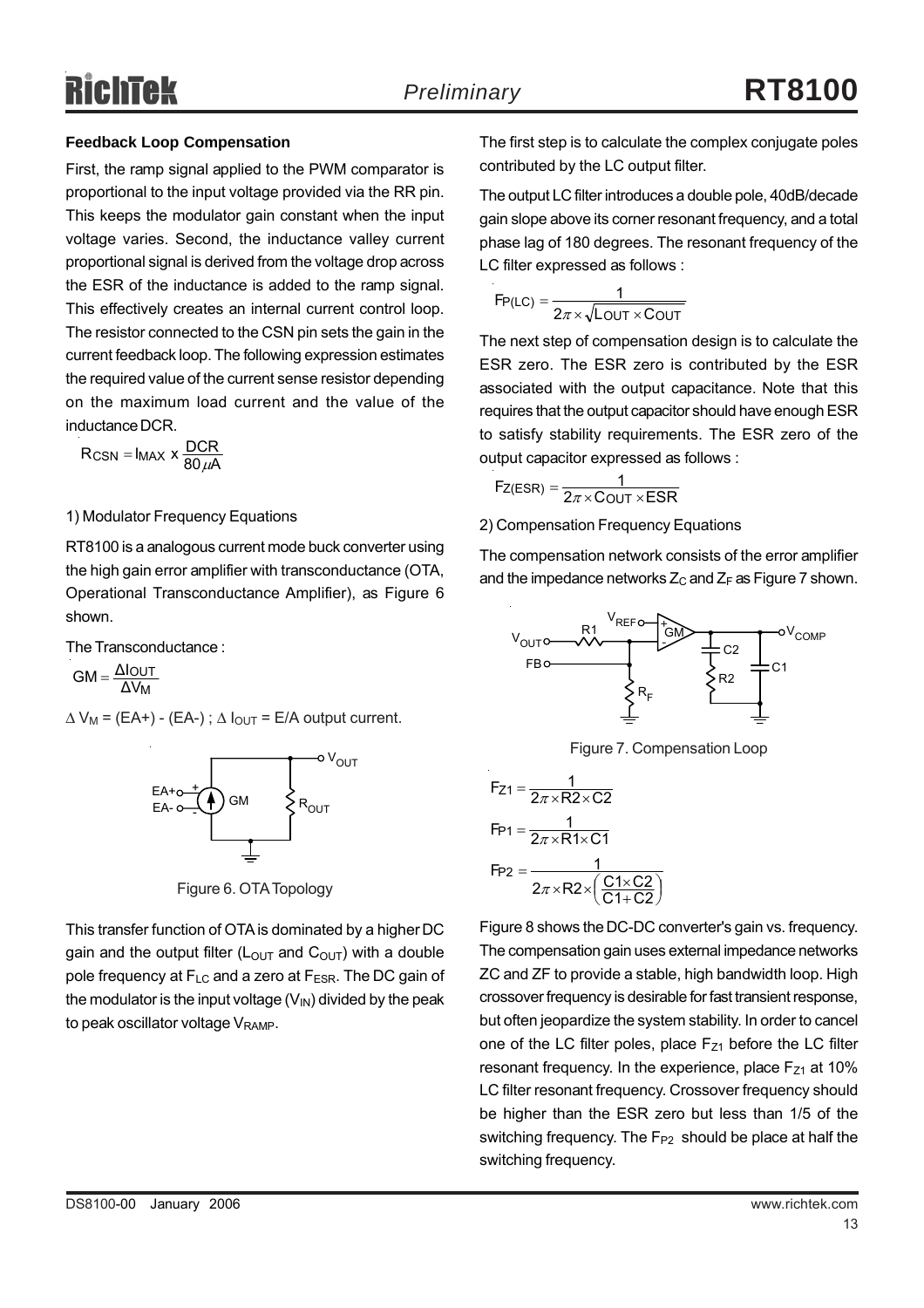# **RT8100** *Preliminary*



Figure 8. Type 2 Bode Plot

There is another type of compensation called Type 3 compensation that adds a pole-zero pair to the Type 2 network. It's used to compensate output capacitor whose ESR value is much lower (pure MLCC or OSCON Capacitors).

As shown in Figure 9, to insert a network between  $V_{\text{OUT}}$ and FB in the original Type 2 compensation network can result in Type 3 compensation. Figure 10 shows the difference of their AC response. Type 3 compensation has an additional pole-zero pair that causes a gain boost at the flat gain region. But the gain boosted is limited by the ratio (R1+R4)/R4; if R3 << R4.



Figure 9. Additional Network of Type 3 Compensation (Add between  $V_{\text{OUT}}$  and FB)





Type 3 will induce three poles and two zeros.

Zeros :

$$
F_{Z1} = \frac{1}{2\pi \times R2 \times C2}
$$

$$
F_{Z2} = \frac{1}{2\pi \times (R1 + R3) \times C3}
$$

Poles :

$$
F_{P1} = \frac{1}{2\pi \times R2 \times \left(\frac{C1 \times C2}{C1 + C2}\right)}
$$

$$
F_{P2} = \frac{1}{2\pi \times R3 \times C3}
$$

$$
F_{P3} = \frac{1}{2\pi \times \left(\frac{R1 \times R3 \times C1}{R1 + R3}\right)},
$$

which is in the origin.

We recommend  $F_{Z1}$  placed in 0.5 x  $F_{P(LC)}$ ;  $F_{Z2}$  placed in  $F_{P(LC)}$ ; F<sub>P1</sub> placed in F<sub>ESR</sub> and F<sub>P2</sub> placed in 0.5 x F<sub>SW</sub>. Figure 11 shows Type 3 Bode Plot.



Figure 11. Type 3 Bode Plot

### **Protection**

### **OCP**

The RT8100 use cycle by cycle current comparison. The over current level is set by  $R_{\text{CSN}}$  resistor. When OC function occurs and SS > (5VSB −1.3), a constant current of 10μA starts to discharge the capacitor connected to SS pin right away. When OC occurs UGATE and LGATE will be off. When the voltage at the capacitor connected to SS pin pass about 0.4V, a constant current of 10μA starts to charge the capacitor.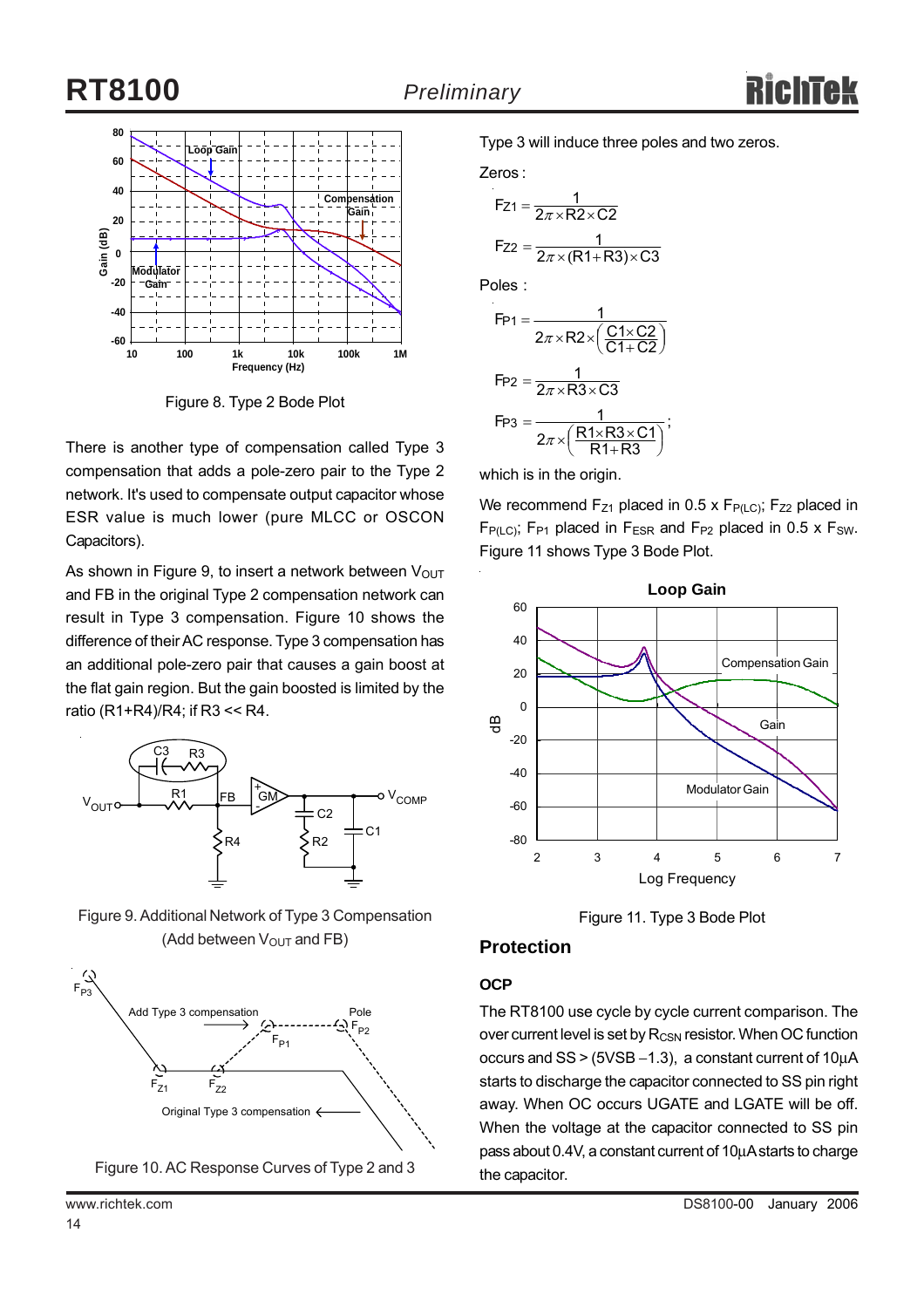The PWM signal is enable to pass to the UGATE and LGATE. If the OC protection occurs three times, OCSD will be activated and shut down the chip and pull low PI about 15μs in tracking mode.

RT8100 uses an external resistor  $R_{\text{CSN}}$  to set a programmable over current trip point. OCP comparator compares inductor current with this reference current. RT8100 uses hiccup mode to eliminate fault detection of OCP or reduce output current when output is shorted to ground.

$$
I_X = \frac{DCR \times I_L}{R_{CSN}}
$$
\n
$$
OCP \text{ comparator}
$$
\n
$$
I_X \longrightarrow
$$
\n
$$
80 \mu A
$$



### **OTP**

Monitor the temperature near the driver part within the chip. Shutdown the chip when OTP.

#### **Component Selection**

Components should be appropriately selected to ensure stable operation, fast transient response, high efficiency, minimum BOM cost and maximum reliability.

### **Output Inductor Selection**

The selection of output inductor is based on the considerations of efficiency, output power and operating frequency. For a synchronous buck converter, the ripple current of inductor  $(\Delta I_L)$  can be calculated as follows :

$$
\Delta I L = (VIN - VOUT) \times \frac{VOUT}{VIN \times fOSC \times L}
$$

Generally, an inductor that limits the ripple current between 20% and 50% of output current is appropriate. Make sure that the output inductor could handle the maximum output current and would not saturate over the operation temperature range.

### **Output Capacitor Selection**

The output capacitors determine the output ripple voltage  $(\Delta V_{\text{OUT}})$  and the initial voltage drop after a high slew-rate load transient. The selection of output capacitor depends on the output ripple requirement. The output ripple voltage is described as follows :

$$
\Delta V_{\text{OUT}} = \Delta I_{L} \times \text{ESR} + \frac{1}{8} \times \frac{V_{\text{OUT}}}{f_{\text{OSC}}^{2} \times L \times C_{\text{OUT}}} (1 - D)
$$

For electrolytic capacitor application, typically 90~95% of the output voltage ripple is contributed by the ESR of output capacitors. Paralleling lower ESR ceramic capacitor with the bulk capacitors could dramatically reduce the equivalent ESR and consequently the ripple voltage.

### **Input Capacitor Selection**

Use mixed types of input bypass capacitors to control the input voltage ripple and switching voltage spike across the MOSFETs. The buck converter draws pulsewise current from the input capacitor during the on time of upper MOSFET. The RMS value of ripple current flowing through the input capacitor is described as :

$$
I_{IN(RMS)} = I_{OUT} \times \sqrt{D \times (1 - D)}
$$

The input bulk capacitor must be cable of handling this ripple current. Sometime, for higher efficiency the low ESR capacitor is necessarily. Appropriate high frequency ceramic capacitors physically near the MOSFETs effectively reduce the switching voltage spikes.

### **MOSFET Selection**

The selection of MOSFETs is based upon the considerations of  $R_{DS(ON)}$ , gate driving requirements, and thermal management requirements. The power loss of upper MOSFET consists of conduction loss and switching loss and is expressed as :

 $P_{\text{UPPER}} = P_{\text{COND\_UPPER}} + P_{\text{SW\_UPPER}}$ 

$$
= I_{OUT} \times R_{DS(ON)} \times D + \frac{1}{2} I_{OUT} \times V_{IN}
$$

 $x$  (T $_{\rm RISE}$  + T $_{\rm FALL}$  ) x f $_{\rm OSC}$ 

where  $T_{RISE}$  and  $T_{FALL}$  are rising and falling time of  $V_{DS}$  of upper MOSFET respectively.  $R_{DS(ON)}$  and  $Q_G$  should be simultaneously considered to minimize power loss of upper MOSFET.

The power loss of lower MOSFET consists of conduction loss, reverse recovery loss of body diode, and conduction loss of body diode and is express as :

$$
P_{LOWER} = P_{COND\_LOWER} + P_{RR} + P_{DIODE}
$$

$$
= I_{OUT} \times R_{DS(ON)} \times (1 - D) + Q_{RR} \times V_{IN} \times f_{OSC}
$$

 $\frac{1}{2}$  x I<sub>OUT</sub> x V<sub>F</sub> x T<sub>DIODE</sub> x f<sub>OSC</sub>  $+\frac{1}{2}$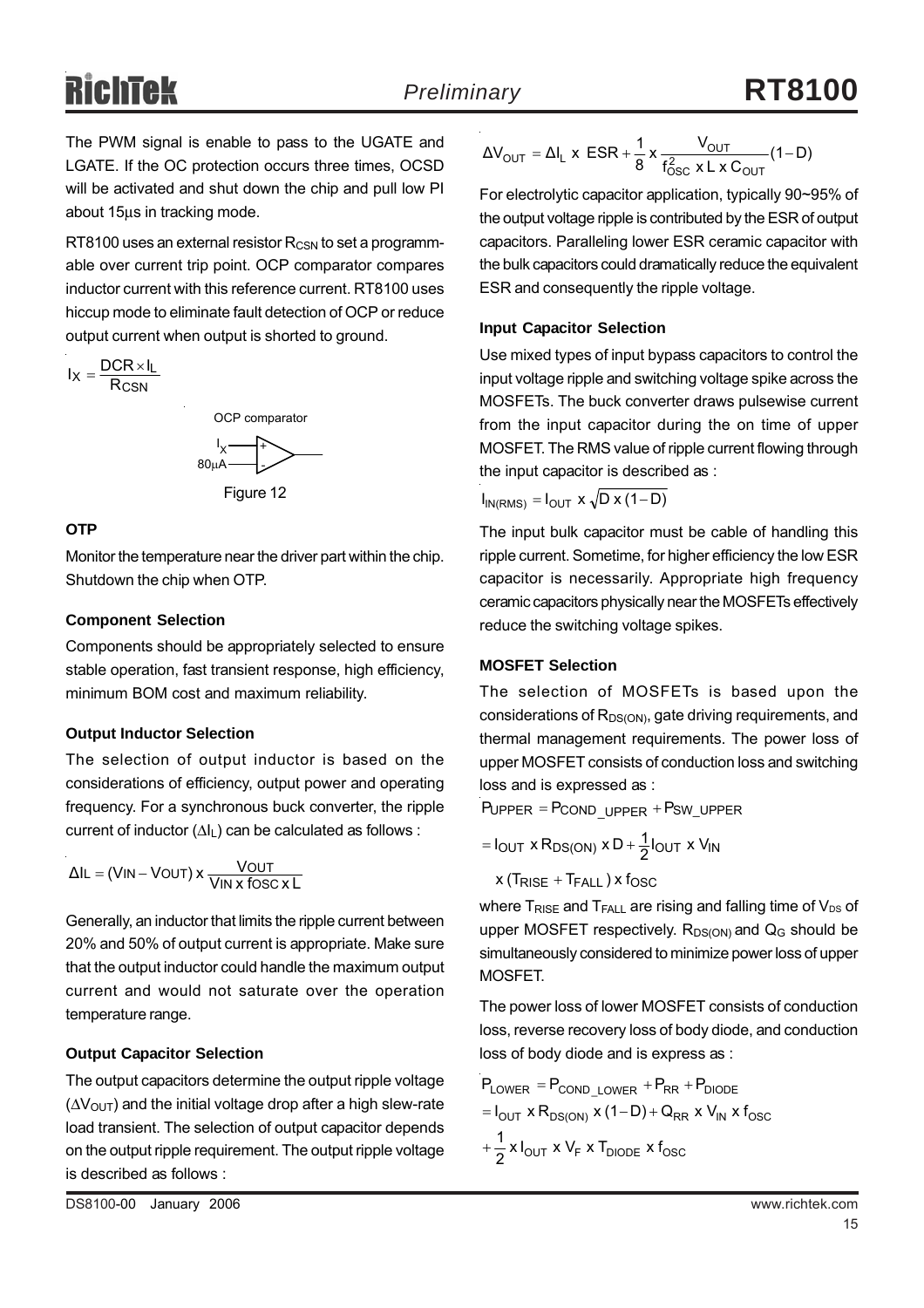where  $T_{DIODE}$  is the conducting time of lower body diode.

Special control scheme is adopted to minimize body diode conducting time. As a result, the  $R_{DS(ON)}$  loss dominates the power loss of lower MOSFET. Use MOSFET with adequate  $R_{DS(ON)}$  to minimize power loss and satisfy thermal requirements.

### **Bypass Capacitor Notes**

Input capacitor  $C_{\text{IN}}$  is typically chosen based on the ripple current requirements.  $C_{\text{OUT}}$  is typically selected based on both current ripple rating and ESR requirement.

#### **PWM Layout Considerations**

Layout is very important in high frequency switching converter design. If designed improperly, the PCB could radiate excessive noise and contribute to the converter instability.

First, place the PWM power stage components. Mount all the power components and connections in the top layer with wide copper areas. The MOSFETs of Buck, inductor, and output capacitor should be as close to each other as possible. This can reduce the radiation of EMI due to the high frequency current loop. If the output capacitors are placed in parallel to reduce the ESR of capacitor, equal sharing ripple current should be considered. Place the input capacitor directly to the drain of high-side MOSFET. In multi-layer PCB, use one layer as power ground and have a separate control signal ground as the reference of the all signal. To avoid the signal ground is effect by noise and have best load regulation, it should be connected to the ground terminal of output. Furthermore, follows below guidelines can get better performance of IC :

- 1. A multi-layer printed circuit board is recommended.
- 2. Use a middle layer of the PC board as a ground plane and making all critical component ground connections through vias to this layer.
- 3. Use another solid layer as a power plane and break this plane into smaller islands of common voltage levels.
- 4. Keep the metal running from the PHASE terminal to the output inductor short.
- 5. Use copper filled polygons on the top and bottom circuit layers for the phase node.
- 6. The small signal wiring traces from the LGATE and UGATE pins to the MOSFET gates should be kept short and wide enough to easily handle the several Amperes of drive current.
- 7. The critical small signal components include any bypass capacitors, feedback components, and compensation components. Position those components close to their pins with a local GND connection, or via directly to the ground plane.
- 8.  $R_T$  resistors should be near the  $R_T$  pin respectively, and GND return should be short, and kept away from the noisy MOSFET GND.
- 9. Place the compensation components close to the FB and COMP pins.
- 10. The feedback resistors should also be located as close as possible to the relevant FB pin with vias tied straight to the ground plane as required.
- 11. Minimize the length of the connections between the input capacitors,  $C_{IN}$  and the power switches by placing them nearby.
- 12. Position both the ceramic and bulk input capacitors as close to the upper MOSFET drain as possible, and make the GND returns (From the source of lower MOSFET to V<sub>IN</sub>, C<sub>VIN</sub>, GND) short.
- 13. Position the output inductor and output capacitors between the upper MOSFET and lower MOSFET and the load.
- 14. Because RT8100 use DCR sense topology, DCR sense point is output inductor from end to end.
- 15. CSN and FB must be independent path.

Below PCB gerber files are our test board for your reference :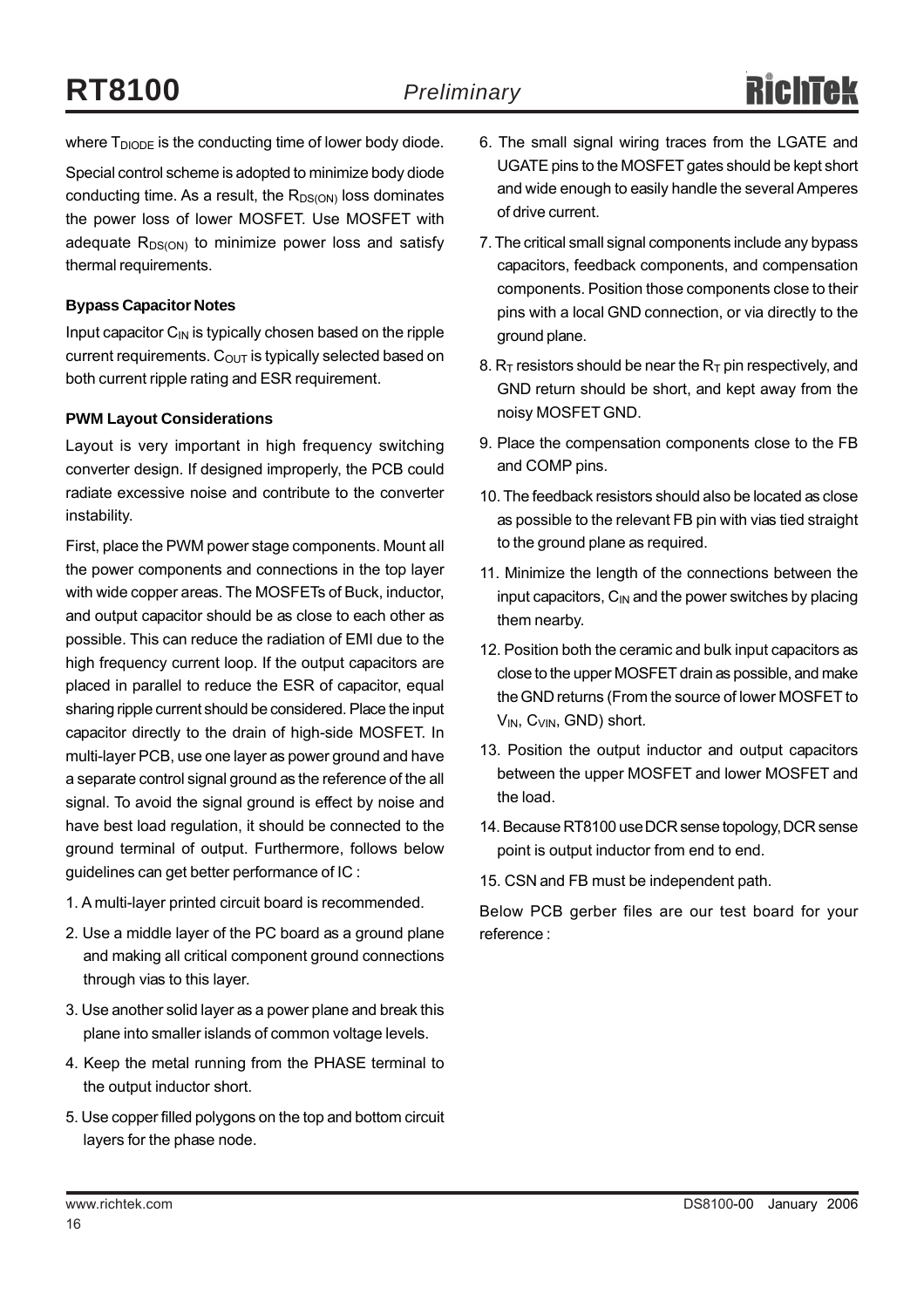

TOP SILKSCREEN<br>L1 Component side

Figure 13. Component Side